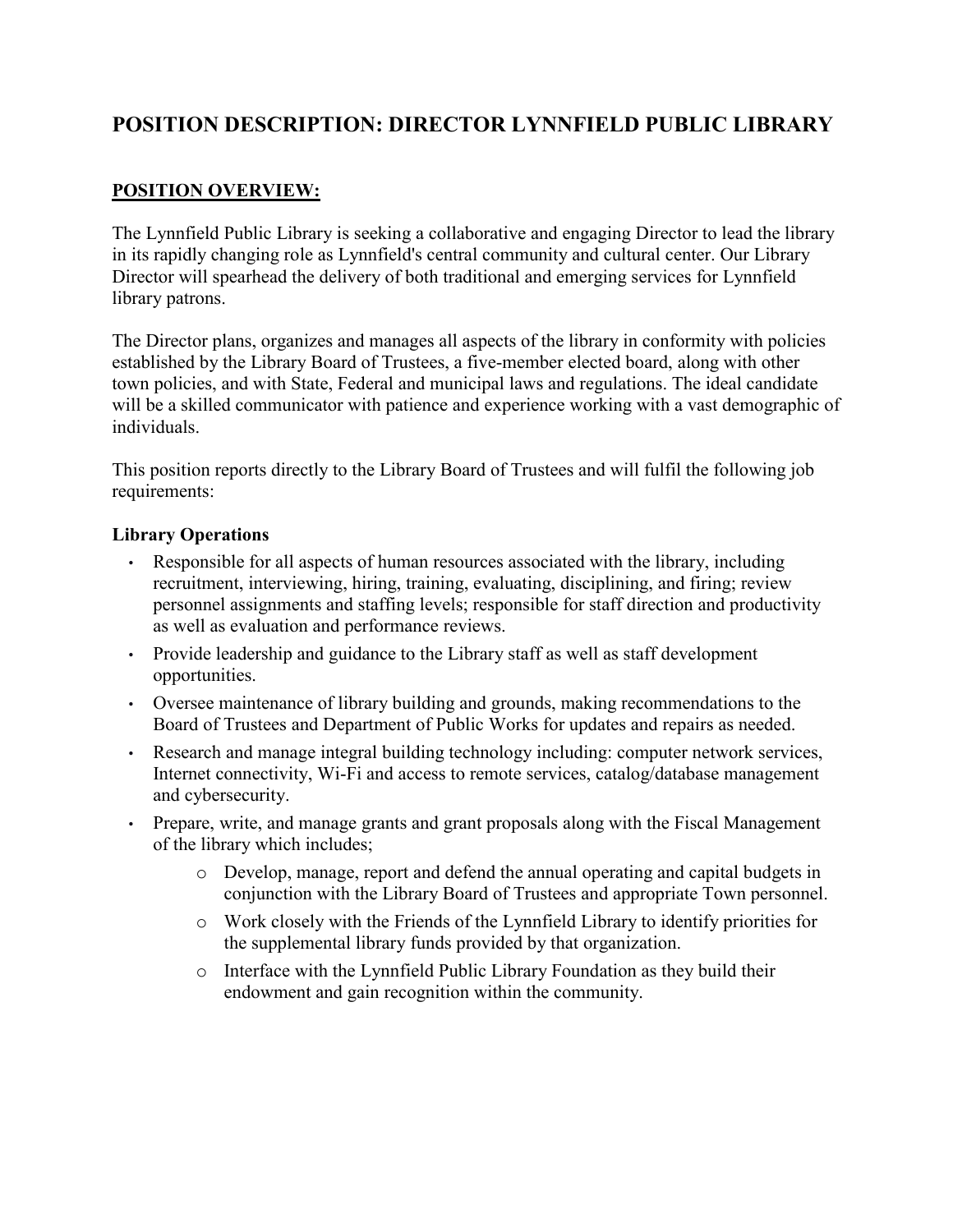#### **Community Outreach & Public Engagement**

- Lead the Library in fostering community and support local culture in engaging ways that respond to the needs and aspirations of all patrons.
- Conduct presentations to various public and private organizations in the community.
- Inspire community members and organizations to support and participate in library activities and programming.
- Initiate and develop programming tailored to local community interests, needs and trends.
- Market Library programs, collections, and services through social media and print outlets.

#### **New Library Construction Project**

- Execute the vision outlined in the approved state construction grant application and the services and programs it will provide to the community.
- Expand community awareness and support for the building project and work with MBLC for support of Provisional Grant.
- Support the construction process to the town funding stage and advocate for the library in the community.
- Provide leadership and guidance to the Library Building Committee.

## **QUALIFICATIONS:**

- Master's Degree in Library Science (MLS or MLIS) from an ALA-accredited institution and certification by the Massachusetts Board of Library Commissioners.
- Five (5) or more years of relevant experience including two years in a supervisory or leadership role.
- Thorough knowledge of Library administration, strategic planning, finance, technology, personnel administration, facility management, public relations and fundraising.
- Excellent oral and written communication and public speaking skills, with the ability to collaborate with all segments of the community.
- An empathetic listener and communicator with effective interpersonal skills.
- Experience working with a unionized workforce.
- Demonstrated leadership skills, organizational abilities, and a strong desire to lead a local Library to its next stage of development and transformation.
- A customer-oriented approach in serving patrons of all ages.

## **PREFERRED QUALIFICATIONS:**

- Previous experience as a Library Director or Assistant Director.
- Successful results in building expansion/renovation and new construction, major projects, fundraising programs, grant writing, and community projects are highly desirable.
- Knowledge and experience with strategic long-range planning and all of its processes.